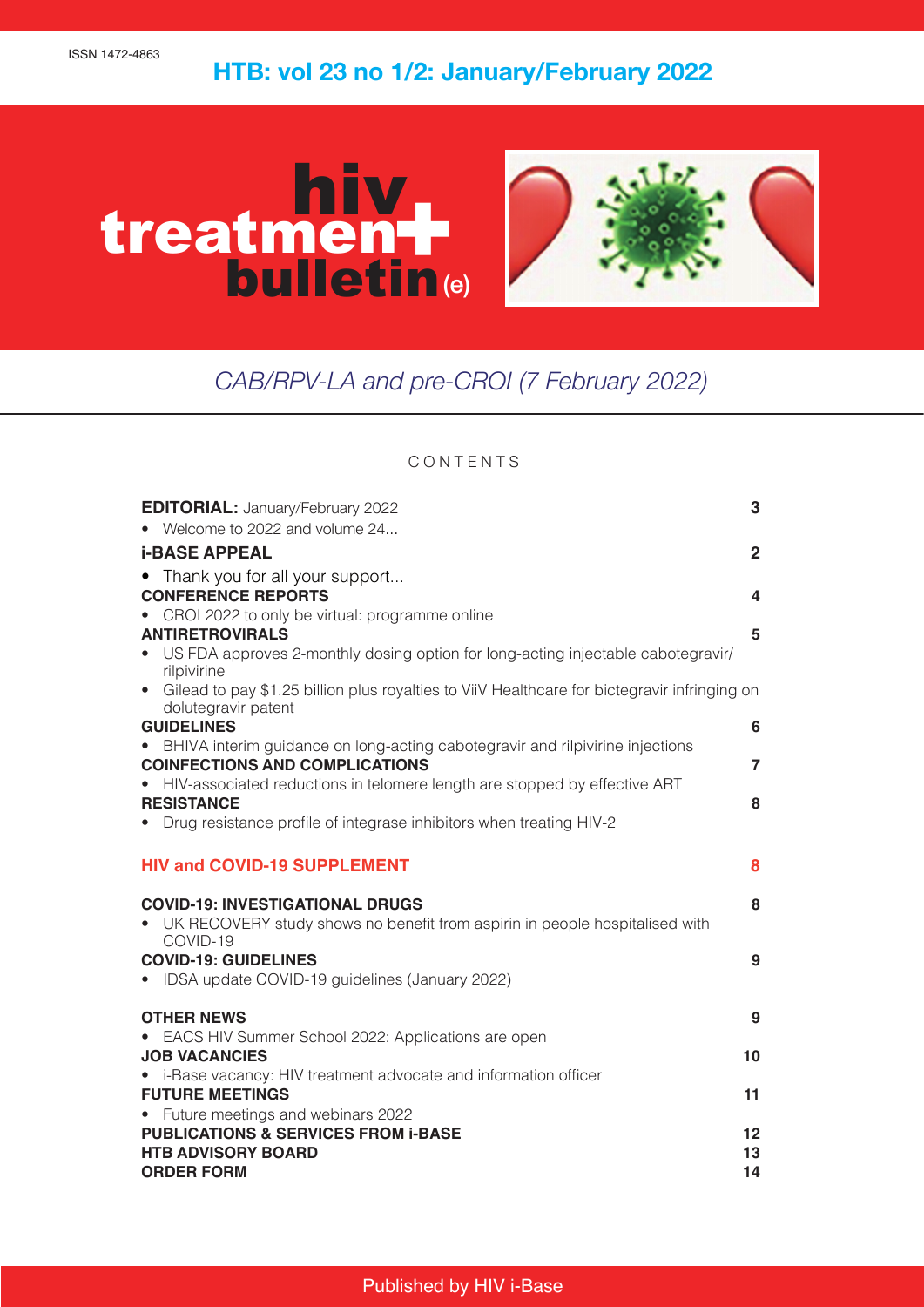## **i-Base 2022 appeal**

## **Please support i-Base with £5 or £10 a month... Our appeal to help i-Base continue to provide free publications and services continues through 2022.**

i-Base answer more than 8,000 questions each year and the website has more than 200,000 view each month.

We also distribute more than 80,000 booklets and leaflets free to UK NHS clinics every year.

If 1000 people support us with £5 a month we will be on course to meet our funding shortfall. All help is appreciated.

http://i-base.info/i-base-appeal-we-need-your-help

## **Subscriptions**

To join the email list for HTB please register free online: http://i-base.info/htb/about/subscribe

## **Feedback**

This iss always welcomed: http://i-base.info/feedback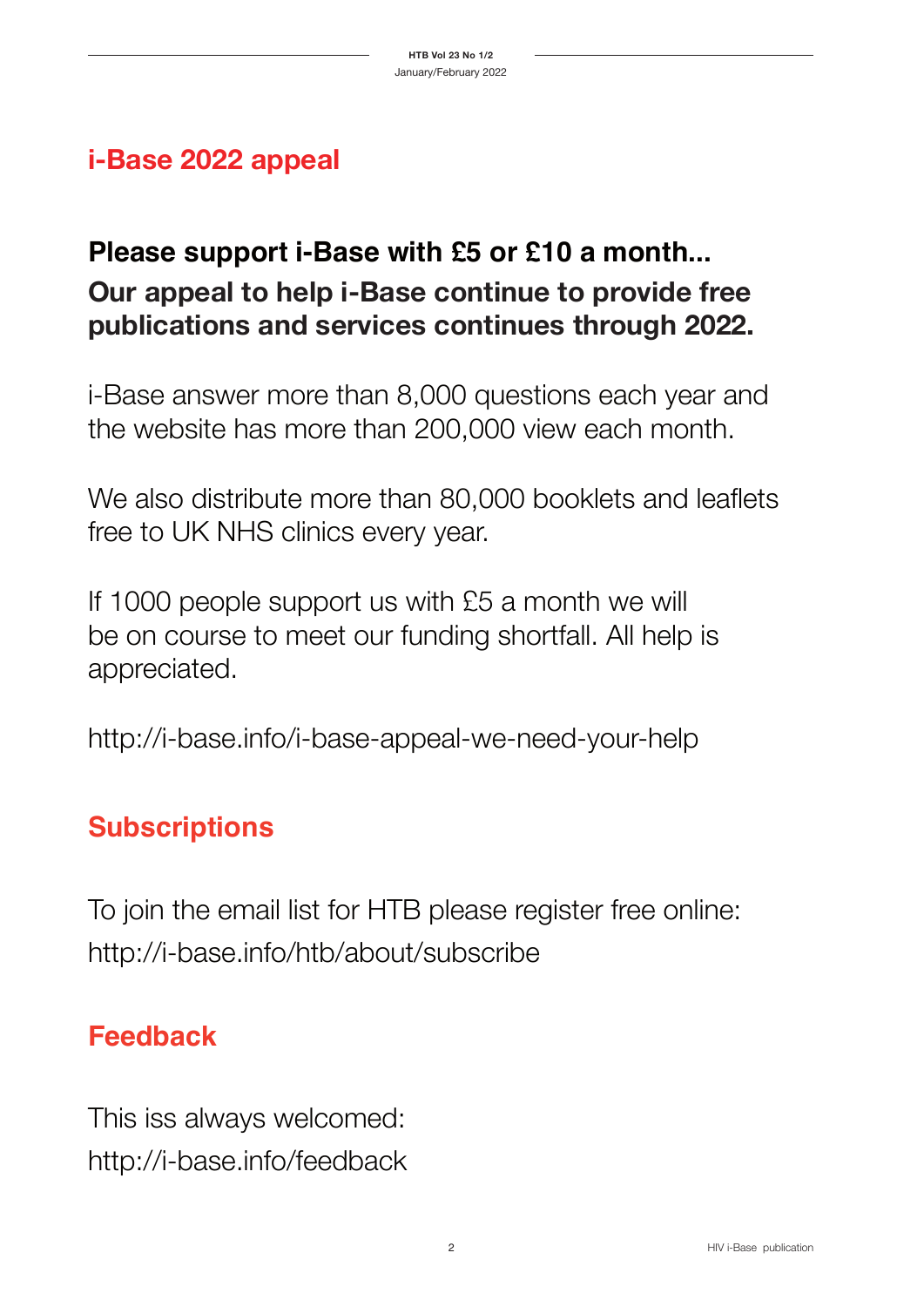## EDITORIAL

## **Welcome to the first issue of HTB in 2022.**

And we start with a reference to Paul Blanchard, HTB's inaugural editor. Paul liked that we catalogue each issue as a volume, and so we still do, and remarkably this year we are now at volume 24.

Much of HTB still follows a similar activist format that Paul developed, but one change is that we now post articles online as soon as they are written. So reports from CROI over the next two weeks, will be added online, before being collated in the March issue.

The current issue a reduced one though, to cover the more limited news in January before the upcoming CROI 2022 which will now be a virtual only meeting.

It was also to give the editorial team a short break: 24 volumes is a significant block of work...



ART news includes the FDA expanding the indication for

injectable long-acting cabotegravir/rilpivirine to allow for two-monthly dosing. This brings US prescribing in line with the EU.

BHIVA have also published new recommendations for access to long-acting cabotegravir/ rilpivirine which is already available in Scotland and due across the rest of the UK shortly.

Other ART news is that the long-running legal dispute between Gilead and ViiV Healthcare over bictegravir infringing the dolutegravir patent has been settled.

We cover two interesting papers on details of HIV.

One that shows effective ART stops HIV-associated telemere shortening – important for both ageing and mortality. The other describing resistance mutations associated with integrase inhibitors when treating HIV-2.

Most people will not be surprised that the UK RECOVERY study didn't find a benefit from aspirin to treatment COVID-19 - but a review of effective treatments is covered in the updated IDSA guidelines.

Finally, i-Base is looking to expand our advocacy team. Ideal candidates will have experience of HIV and be driven by an active interest in treatment advances and in helping people understand their treatment options.

Please apply if interested and circulate this in your networks.

And as we look forward to what we hope will be a better year, we also thank Paul and our other supporters again, including the editorial comment group, many of whom have been involved as long as we have.

Happy 2022, happy CROI and happy reading...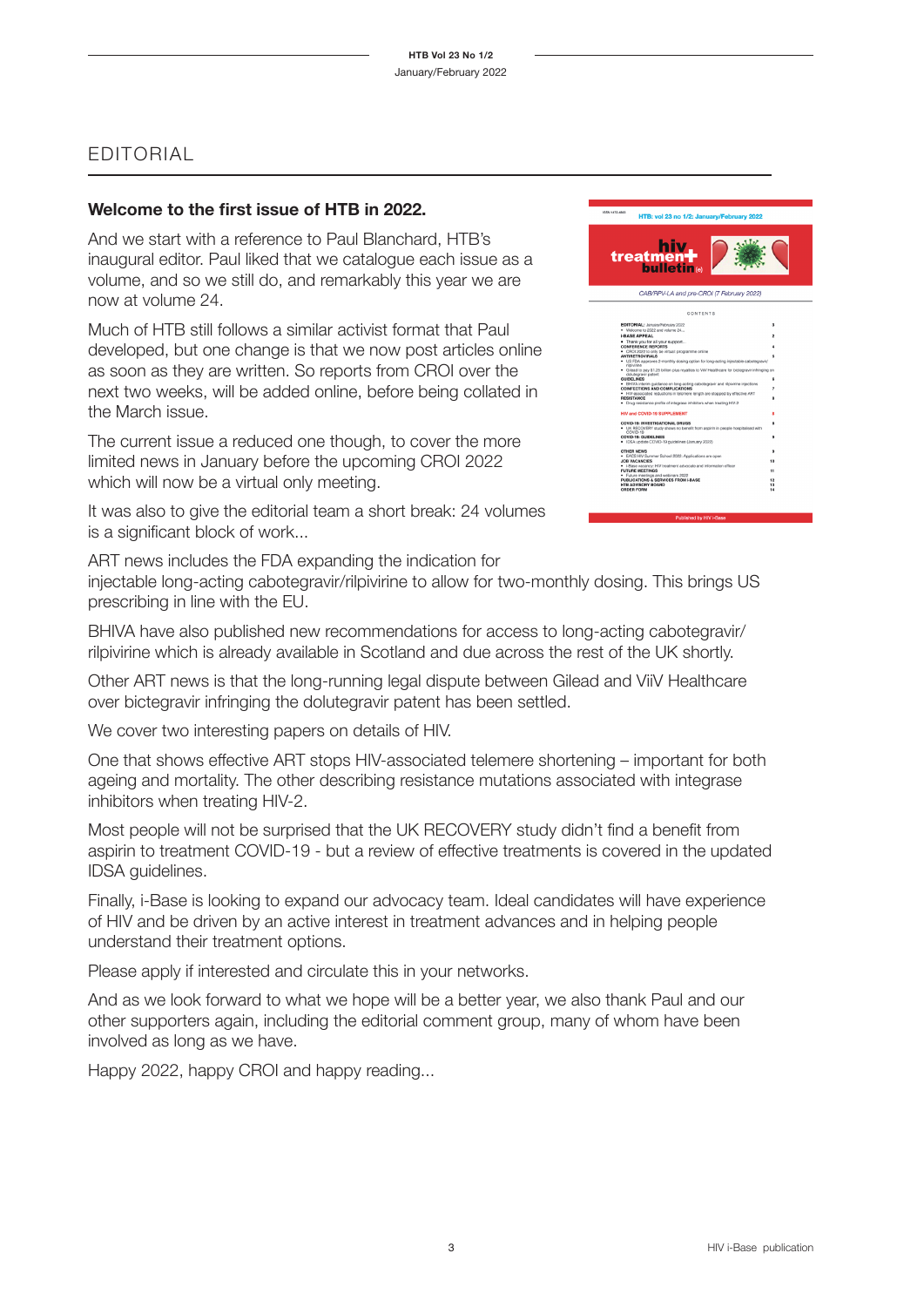## CONFERENCES

## **CROI 2022 to only be virtual: programme online**

**Simon Collins. HIV i-Base**

#### **The following information has been posted to the CROI 2022 website about the meeting next month.**

"The 29th Conference on Retroviruses and Opportunistic Infections (CROI), will be live for virtual participation only. February 12 to 16 will include the Opening Session, technical workshops, plenary presentations, interactive sessions, oral sessions, and poster presentations. NEW: February 22, 23, and 24, 2022, will include symposia with state-of-the-art talks and responses to audience questions.

The programme begins each day at 8:30 AM Mountain Time **US** (3.30 pm in the UK). For your convenience, use theis Mark Your Calendar link to add all the live session times of the conference on your calendar."

https://www.croiconference.org/wp-content/uploads/sites/2/CROI2022-Calendar.ics

A PDF file of the full programme is also now online

https://www.croiconference.org/wp-content/uploads/sites/2/resources/2022/croi2022-program-abstract-ebook.pdf (PDF)

#### **Community cure workshops**

The **2022 Community HIV Cure Research Workshop**, sponsored by Treatment Action Group (TAG), many of the Martin Delaney Collaboratory Community Advisory Boards, and other advocacy groups, will be virtual again this year, breaking up into two 2 hour sessions—one before the 2022 Conference on Retroviruses and Opportunistic Infections (CROI 2022) on **February 8**; and one session afterwards on **March 1**.

Please register here: https://bit.ly/3sVgtun

#### **Community breakfast meetings**

As with previous recent years, informal community breakfast meetings will be held an hour or so before each of the main conference days.

These virtual meetings are also open to people who are not registered for CROI. They include leading researchers and community advocates to lead open discussion on the most important studies from the previous day. They also include suggested highlights for the day ahead.

Registration details will be added to this page once they are available.

For further information please email:

jimberlypickett@gmail.com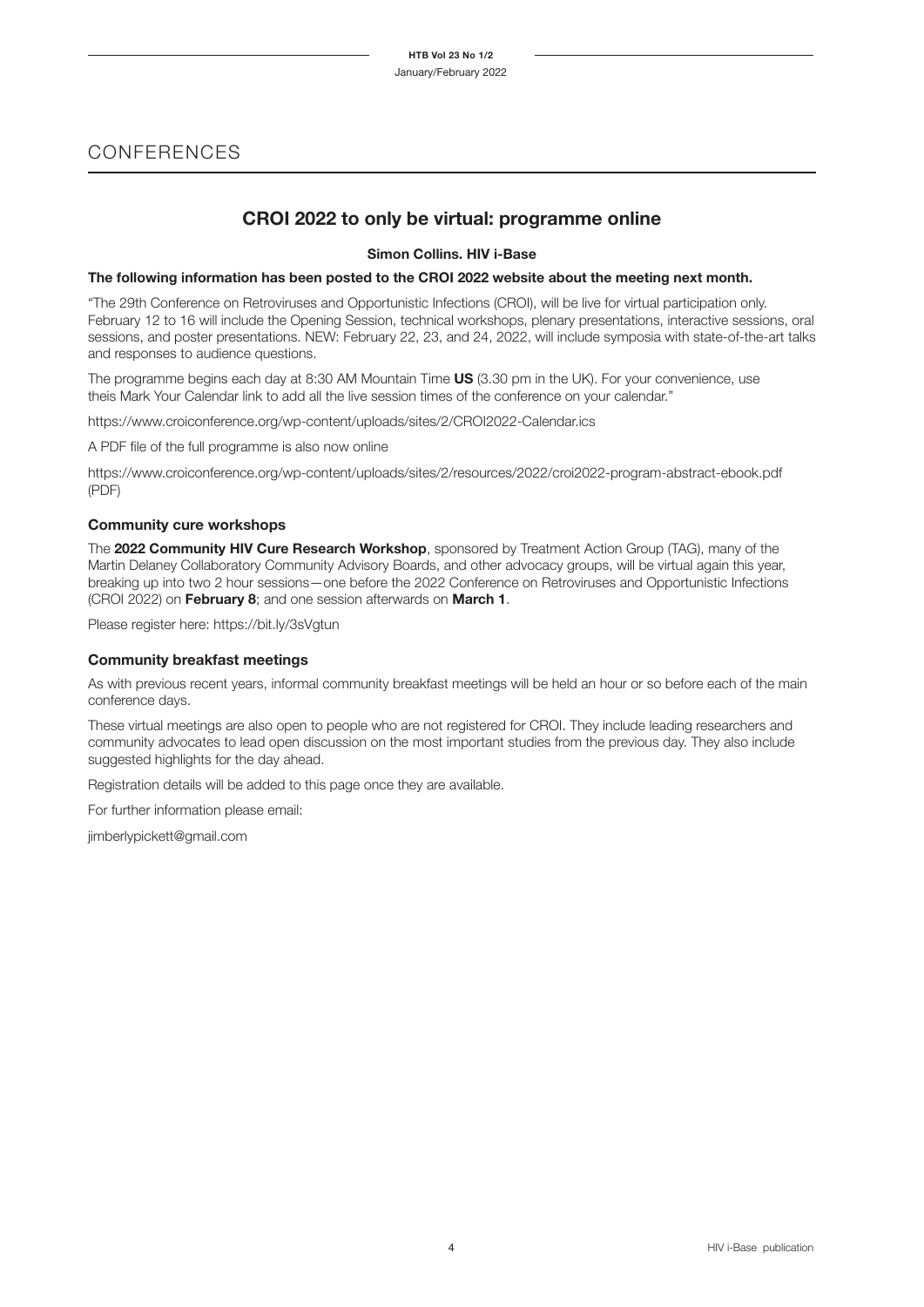## ANTIRETROVIRALS

## **US FDA approves 2-monthly dosing option for long-acting injectable cabotegravir/rilpivirine**

#### **Simon Collins, HIV i-Base**

On 1 February 2022, the US FDA expanded the indication for long-acting cabotegravir and rilpivirine to allow two-months dosing.

This now matches the indication approved by the EMA in Europe.

This was based on similar viral efficacy and tolerability in the phase 2b ATLAS-2M study where two-monthly injections were non-inferior to monthly dosing.

References

- 1. ViiV press release. ViiV Healthcare announces US FDA approval of Cabenuva (cabotegravir, rilpivirine) for use every two months, expanding the label of the first and only complete long-acting HIV treatment. (1 February 2022). https://viivhealthcare.com/hiv-news-and-media/news/press-releases/2022/january/viiv-healthcare-announces-fda-approval-of-cabenuva-for-use-
- every-two-months
- 2. Overton E et al. Long-acting cabotegravir and rilpivirine dosed every 2 months in adults with HIV-1 infection (ATLAS-2M), 48-week results: a randomized, multicentre, open-label, phase 3b non-inferiority

## **Gilead to pay \$1.25 billion plus royalties to ViiV Healthcare for bictegravir infringing on dolutegravir patent**

#### **Simon Collins, HIV i-Base**

A long-running legal challenge that bictegravir was so similar to dolutegravir that Gilead infringed the ViiV patent has now been resolved. [1, 2]

In a press release on 1 February 2022, Gilead announced that it will pay a one-time payment of \$1.25 billion for ViiV to withdraw all claims. Gilead will also pay "an ongoing royalty payment of 3% until 2027 on future sales of Biktarvy and on the bictegravir component of any future bictegravir-containing products sold in the US."

In 2020, Gilead sales were more than \$6b in the US with 17% growth in 2021. [2, 3]

#### **c o m m e n t**

**This is a relatively small settlement. Gilead year-to-date sales including 3Q2021 were \$11.8b. Biktarvy is the most widely prescribed US treatment with a patent claim until 2030. Gilead drugs account for 75% of US market share. [3]**

**Dolutegravir was approved in the US in August 2013 and Biktarvy (containing bictegravir) was approved in February 2018.**

**The similarity between these two integrase inhibitors is so close that the side effect profile of dolutegravir – which has been described for an additional five years – is believed by many researchers to also apply to bictegravir. unless proved otherwise.**

References

- 1. Gilead Sciences press statement. Gilead announces global resolution of bictegravir patent dispute with ViiV Healthcare. (1 February 2022). https://www.gilead.com/news-and-press/company-statements/gilead-announces-global-resolution-of-bictegravir-patent-dispute-with-viiv-healthcare
- 2. ViiV Healthcare press statement. GSK announces settlement between ViiV Healthcare and Gilead Sciences resolving litigation relating to Biktarvy and ViiV's dolutegravir patents and entry into a patent licence agreement. (1 February 2022). https://viivhealthcare.com/hiv-news-and-media/news/press-releases/2022/january/gsk-announces-settlement-between-viiv-healthcare-and-gileadsciences/
- 3. Gilead presentation. innovation for sustainable growth. JP Morgan Healthcare Conference. (10 January 2022). https://investors.gilead.com/events/event-details/gilead-sciences-40th-annual-jp-morgan-healthcare-conference(webcast and link page) https://investors.gilead.com/static-files/5808fec3-0d26-4d9f-8df7-c4ecba89204d (PDF)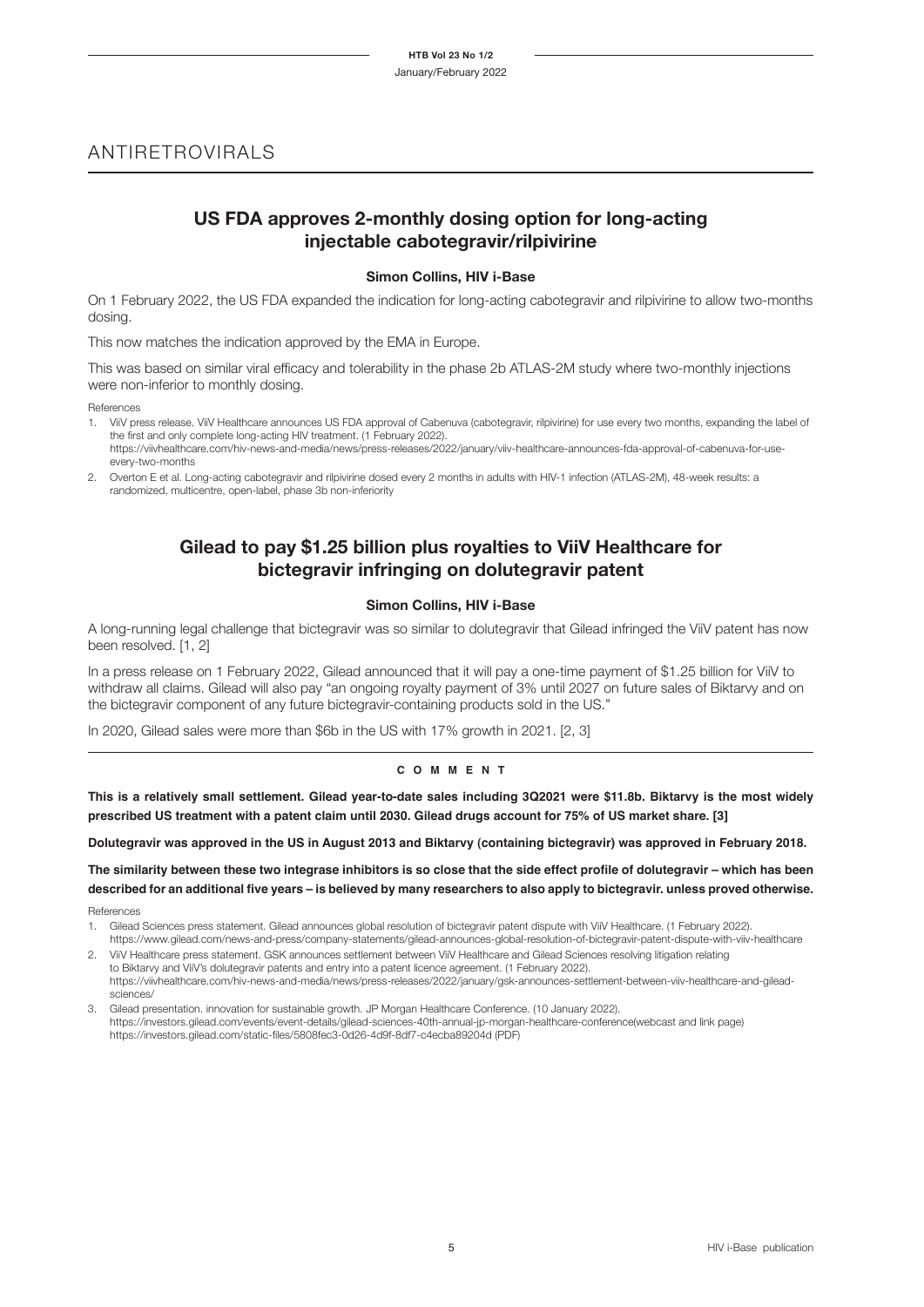## GUIDELINES

### **BHIVA interim guidance on long-acting cabotegravir and rilpivirine injections**

#### **Simon Collins, HIV i-Base**

#### **On 7 February 2022, BHIVA published interim guidance on long-acting cabotegravir and rilpivirine injections (CAB/RPV-LA).**

This is ahead of the expected update to the full ART guidelines that are due to be published in April.

As with the EU indication this will limit access to people who have had undetectable viral load for more than six months on their current ART. This includes having no history of viral failure or drug resistance to INSTIs or NNRTIs.

Unlike previous BHIVA guidance, it also includes and an editorial criteria for potential recipients to agree to a specified risk of viral failure, despite good adherence.

People currently using this treatment in a study or on expanded access can continue.

Viral load monitoring is recommended with every two-monthly dose. This should be immediately repeated if results become detectable.

#### **Nine recommendations for new use of CAB/RPV-LA**

- 1. Have a significant need for injectable antiretroviral therapy (ART); and
- 2. Have been virally suppressed to <50 copies/mL for at least 6 months; and
- 3. Have no known or suspected non-nucleoside reverse transcriptase inhibitor (NNRTI) or integrase inhibitor (INSTI) resistance; and
- 4. Have no history of virological failure or unplanned treatment interruption on NNRTI- or INSTI-containing ART; and
- 5. Have no history of INSTI monotherapy; and
- 6. Can tolerate and commit to 2-monthly attendance for injections; and
- 7. Accept the risk of virological failure despite complete adherence (approximately 1 in 70 at year 1 and 1 in 60 at year 2); and
- 8. Have a BMI <30 kg/m2 AND non-A1/6 subtype if baseline resistance is unavailable; and
- 9. Do not need a tenofovir-containing regimen for the treatment or prevention of hepatitis B.

#### **Continuing CAB/RPV-LA**

- Have received LA-CAB/RPV in a clinical trial.
- Are on LA-CAB/RPV as part of a compassionate access or named patient programme.

#### **Recommended monitoring**

- HIV-RNA quantification at every visit.
- Prompt recall for repeat testing and resistance testing if viral rebound occurs.

#### Reference

BHIVA. 2022 interim BHIVA guidance on long-acting cabotegravir/rilpivirine (LA-CAB/RPV) for antiretroviral therapy. (7 February 2022). https://www.bhiva.org/HIV-1-treatment-guidelines (download page) https://www.bhiva.org/file/62012a06e2920/interim-BHIVA-guidance-on-LA-CAB-RPV-for-antiretroviral-therapy.pdf(PDF)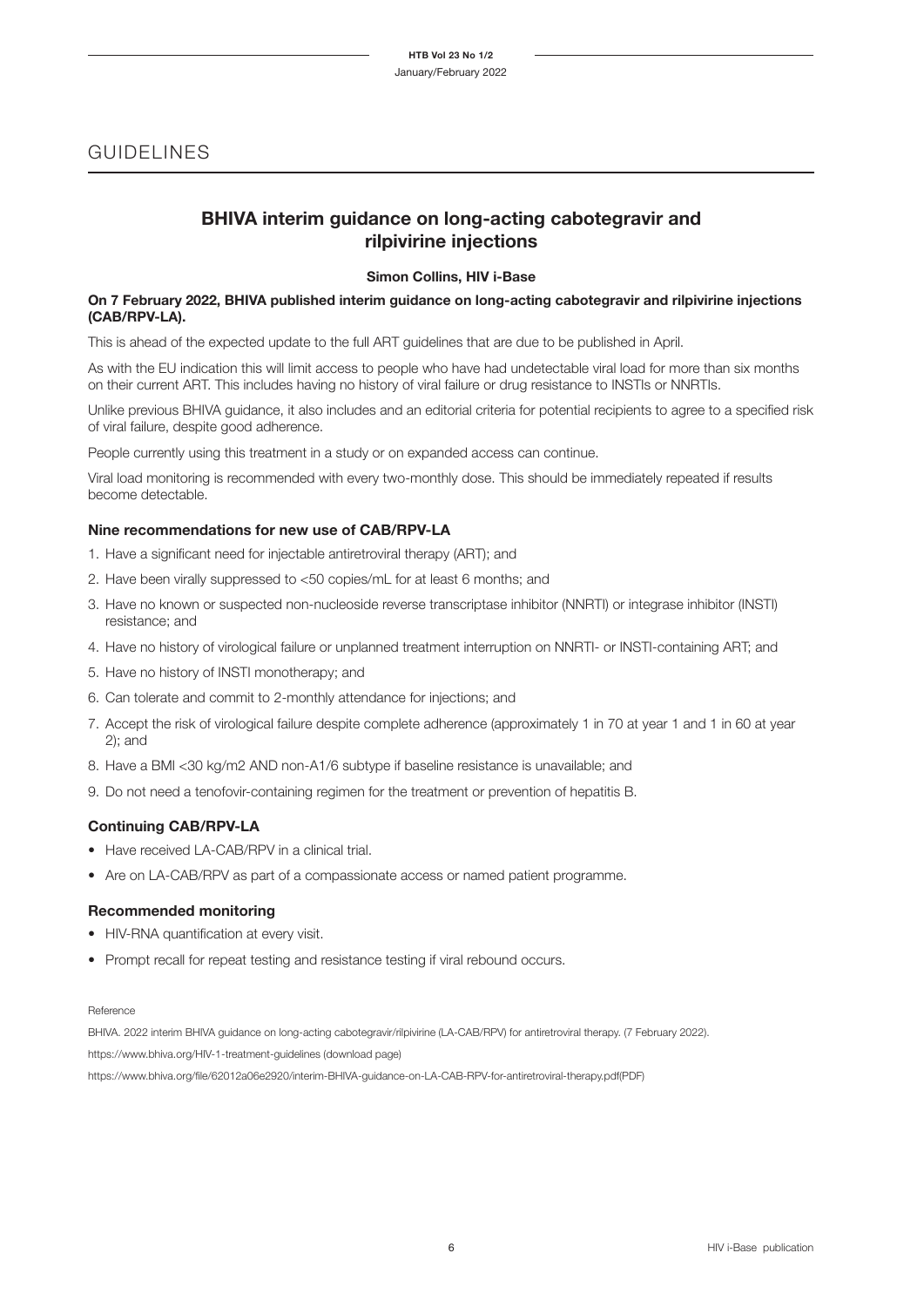## COINFECTIONS AND COMPLICATIONS

### **HIV-associated reductions in telomere length are stopped by effective ART**

#### **Simon Collins, HIV i-Base**

#### **Results from a 17-year study report that untreated HIV is associated with significant reductions in telemere length (TL) but that effective ART stopped further damage.**

TL is associated with ageing, coronary artery disease (CAD) and all-cause mortality in the general population. In people living with HIV, TL has also been associated with metabolic syndrome, neurocognitive impairment and concerns about accelerated or accentuated ageing.

This was a longitudinal analysis from the Swiss HIV Cohort Study where 107 participants were followed for a minimum of three years before starting ART (median 7.7 years; IQR: 4.7 to 11) and for a minimum of three years after (median 9.8 years; IQR: 7.1 to 11.1).

Change in TL was measured in PBMCs by quantitative PCR and the analysis adjusted age, sex and CD4:CD8 ratio.

In the years before ART, TL significantly dropped by a median −2.12% per year (IQR, −3.48% to −0.76%) p=0.002). This compared to no significant changes when on suppressive ART: median change + 0.54% per year (IQR, −0.55% to + 1.63%) p=0.329.

No association was found between changes in TL and individual HIV drugs. However, an individual TL risk score based on 239 single-nucleotide polymorphisms identified in the group's previous work did continue to correlate with reductions  $(global p=0.019)$ .

This impressive dataset reports both an under-appreciated concern of untreated ART and a benefit from suppressive ART that is large enough to likely have clinical significance. It further supports the importance of universal ART on longterm health.

#### **Reference**

Schoepf IC et al for the Swiss HIV Cohort Study. Telomere length declines in persons living with HIV before antiretroviral therapy start but not after viral suppression: a longitudinal study over >17 years. J Infect Dis. 2021 Dec 15:jiab603. doi: 10.1093/infdis/jiab603. (21 December 2021).

https://pubmed.ncbi.nlm.nih.gov/34910812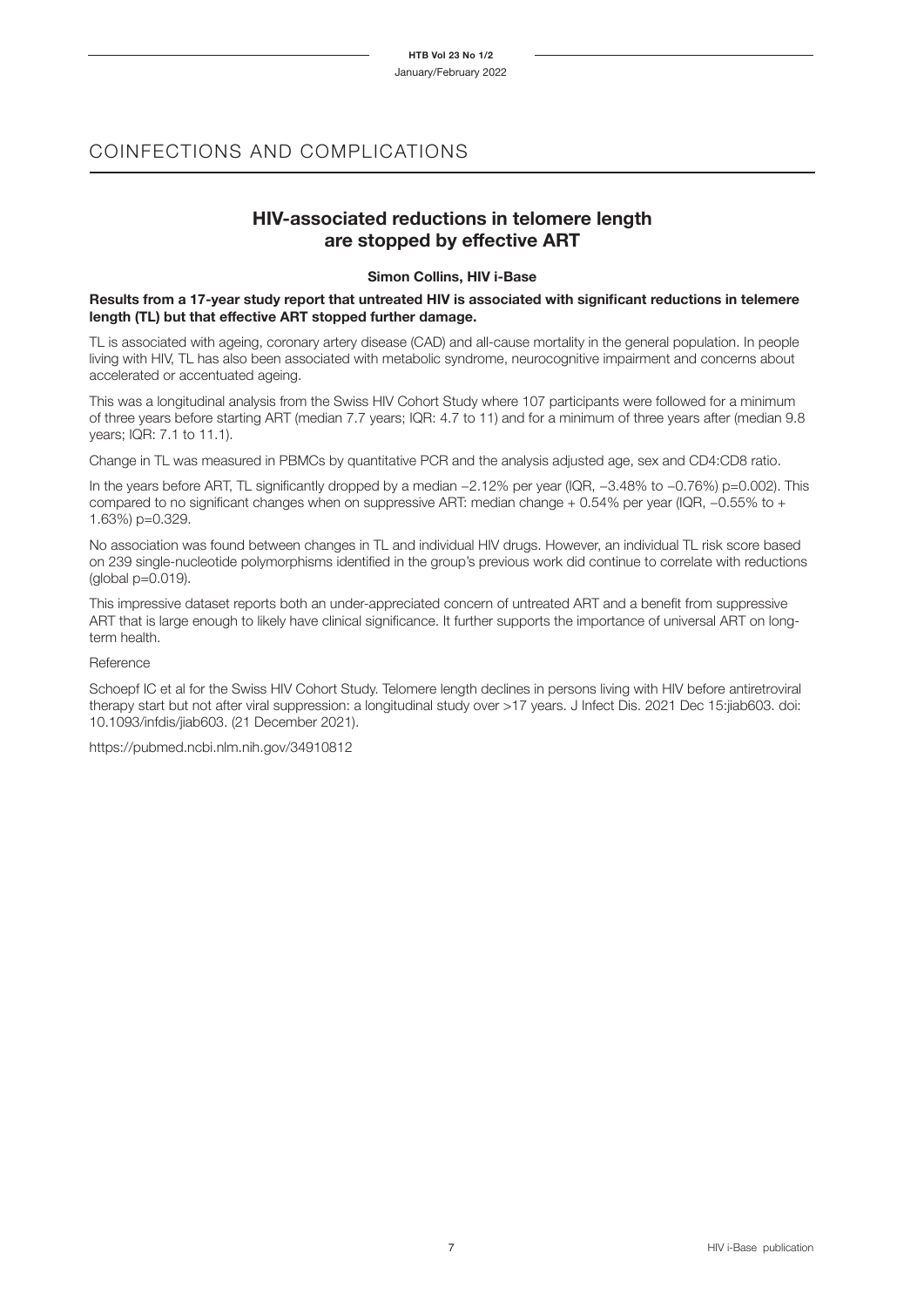## **RESISTANCE**

## **Drug resistance profile of integrase inhibitors when treating HIV-2**

#### **Simon Collins, HIV i-Base**

Treatment guidelines for HIV-1 have for many years recommended integrase inhibitor-based ART as first-line ART.

A study just published in JID includes an analysis of drug resistance mutations that are specific to HIV-2, with significant loss in phenotypic sensitivity.

These will be an essential reference for optimal management of HIV-2 where maintaining sensitivity to integrase inhibitors will be essential for long-term care.

The abstract results note: "We observed extensive cross-resistance between raltegravir and dolutegravir in HIV-2ROD9. HIV-2–specific integrase mutations Q91R, E92A, A153G, and H157Q/S, which have not been previously characterised, significantly increased the EC50 for raltegravir when introduced into one or more mutational backgrounds; mutations E92A/Q, T97A, and G140A/S conferred similar enhancements of dolutegravir resistance. HIV-2ROD9 variants encoding G118R alone, or insertions of residues SREGK or SREGR at position 231, were resistant to both INIs."

Reference

Smith RA et al for the University of Washington-Senegal HIV-2 Study Group. Spectrum of activity of raltegravir and dolutegravir against novel treatmentassociated mutations in HIV-2 integrase: A phenotypic analysis using an expanded panel of site-directed mutants, Journal of Infectious Diseases, 2022; jiac037. DOI: 10.1093/infdis/jiac037. (3 February 2022).

https://academic.oup.com/jid/advance-article-abstract/doi/10.1093/infdis/jiac037/6521074

## HIV and COVID-19 - bulletin



## COVID-19: INVESTIGATIONAL DRUGS

## **UK RECOVERY study shows no benefit from aspirin in people hospitalised with COVID-19**

#### **Simon Collins, HIV i-Base**

**The large randomised, controlled, open-label RECOVERY trial, comparing various repurposed drugs to standard of care continues to publish results, that in this case are another negative finding.**



In this analysis, 14892 participants were randomly allocated (1:1) to receive aspirin (150 mg a day) or usual care alone. Overall, mortality at day 28 was 17% in each arm (1222/7351 vs 1299/7541), rate ratio 0. 96 (95% CI: 0.89 to1.04; p=0·35). Similar results were reported for all subgroups.

Aspirin use had a slightly shorter time in hospital (median 8 vs 9 days) and 75% vs 74% were discharged alive by day 28  $(p=0.0062)$  but there were no differences in use of invasive mechanical ventilation or death  $(p=0.23)$ .

Although aspirin reduced thrombotic events (4.6% vs 5.3%) it also increased major bleeding events (1.6% vs 1.0%).

#### Reference

RECOVERY Collaborative. Aspirin in patients admitted to hospital with COVID-19 (RECOVERY): a randomised, controlled, open-label, platform trial. Lancet 399(10320);p143-151. DOI: 10.1016/S0140-6736(21)01825-0. (08 January 2022).

https://www.thelancet.com/journals/lancet/article/PIIS0140-6736(21)01825-0/fulltext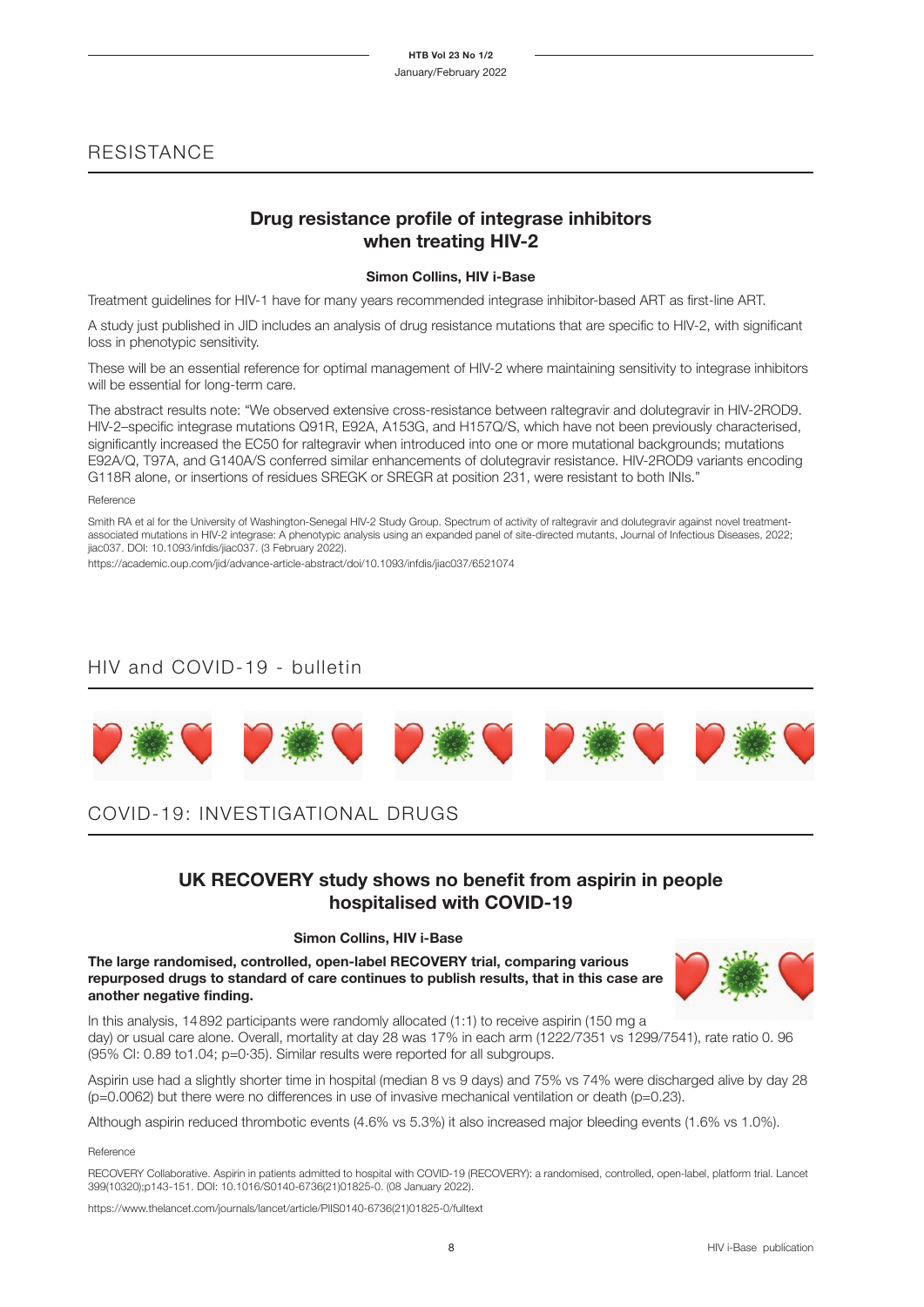## COVID-19: GUIDELINES

## **IDSA update COVID-19 guidelines (January 2022)**

#### **Simon Collins, HIV i-Base**

On 18 January 2022, the Infectious Diseases Society of America (IDSA) updated their Guidelines on the Treatment and Management of Patients with COVID-19.

The guidelines were originally published in April 2020 and this is the 6th edition.

The guidelines have five sections. with treatment included in part 1.

Part 1: Treatment and Management

Part 2: Infection Prevention

Part 3: Molecular Testing

Part 4: Serologic Testing

Part 5: Antigen Testing

Reference

IDSA Guidelines on the Treatment and Management of Patients with COVID-19. 6th edition, January 2022. https://www.idsociety.org/practice-guideline/covid-19-guideline-treatment-and-management

## OTHER NEWS

## **EACS HIV Summer School 2022: Applications are open**

#### **EACS press release**

#### **Applications for the EACS HIV Summer School are now open.**

The course will take place from 6-9 September 2022 in Bordeaux, France.

This 4-day residential course is designed for clinicians involved in HIV management who wish to deepen their knowledge about all aspects of HIV medicine and research methodology.

The course is delivered by an experienced faculty of key opinion leaders in the fields of HIV clinical care and research. Teaching is based around a combination of plenary sessions, which provide updates on the recent advances in HIV clinical science and a general introduction to clinical research methodology, and interactive small working groups led by faculty members.

A maximum of 70 participants will be accepted.

A moderate fee of EUR 300 is charged which will cover registration and accommodation (payment is due on confirmation of a place in the course). A limited number of scholarships are available to applicants from low-income countries.

Applications are open until 18 April 2022. On confirmation of your acceptance, you will be required to become an EACS member. Reduced fees are available for young clinicians/scientists (35 years or younger) and low/middle-income countries.

https://www.eacsociety.org/education/hiv-summer-school

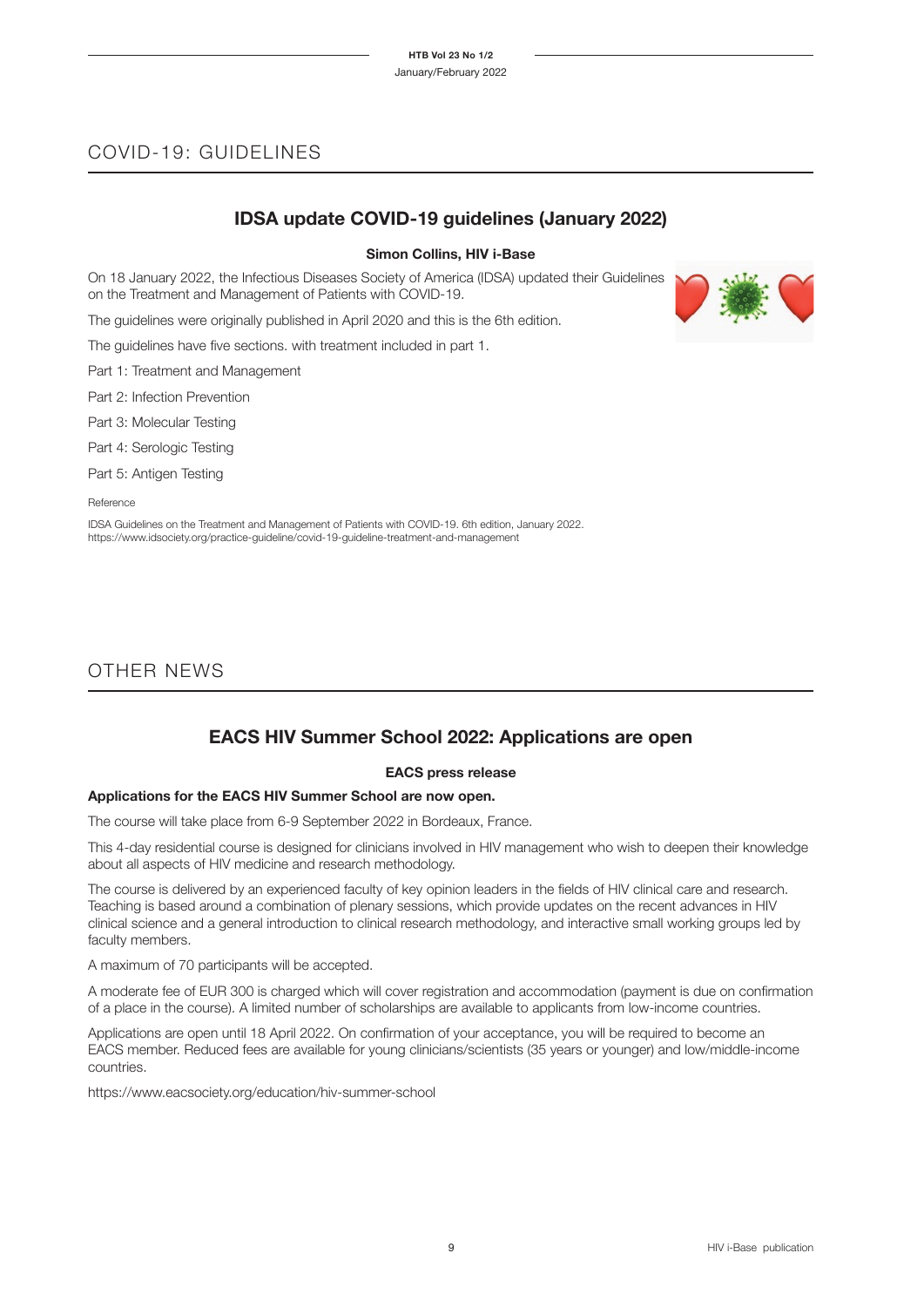## JOB VACANCIES

## **i-Base vacancy: HIV treatment advocate and information officer**

#### **HIV i-Base (i-Base) is looking for an HIV Treatment Advocate and Information Officer.**

#### **This is being advertised as a full-time role, however there may be flexibility to create two part time posts.**

i-Base is a HIV treatment activist group founded in 2000. We are committed to peer advocacy and to providing timely HIV treatment information for both positive people and health care professionals.

i-Base has developed key resources and services and we are recognised and trusted for providing treatment information both nationally and internationally.

#### **Job summary**

This post involves helping will all aspects of treatment advocacy at the project. This includes:

- Responsibility for running the treatment information phoneline.
- Answering other questions that are sent by email and posted on the i-Base website (www.i-Base.info).
- Phoneline hours are Monday to Wednesday, 12 to 4 pm.
- This is an office-based post.
- Contributing to other i-Base resources. This includes writing, research, updating i-Base printed guides. Hopefully also writing for HIV Treatment Bulletin.

Training will be provided for all areas of work, but candidates need to already have a good knowledge of HIV treatment and good written and spoken English.

This includes, for example, knowing about the online i-Base Q&A service and range of i-Base treatment guides. Also, an awareness of the current BHIVA guidelines.

HIV i-Base is an equal opportunities employer.

Applications from HIV positive people are encouraged.

For further details and an application form please see links below.

#### **Application form (January 2022) - Word.docx**

https://i-base.info/htb/wp-content/uploads/2022/01/Application-form-Treatment-Information-Officer-role-January-2022. doc

#### **Treatment Advocate and Information Officer - further details (Word .docx)**

https://i-base.info/htb/wp-content/uploads/2021/09/Treatment-Advocate-and-Information-Officer-post-January-2022. docx

#### **Treatment Advocate and Information Officer - further details (PDF)**

https://i-base.info/htb/wp-content/uploads/2022/01/Treatment-Advocate-and-Information-Officer-post-January-2022.pdf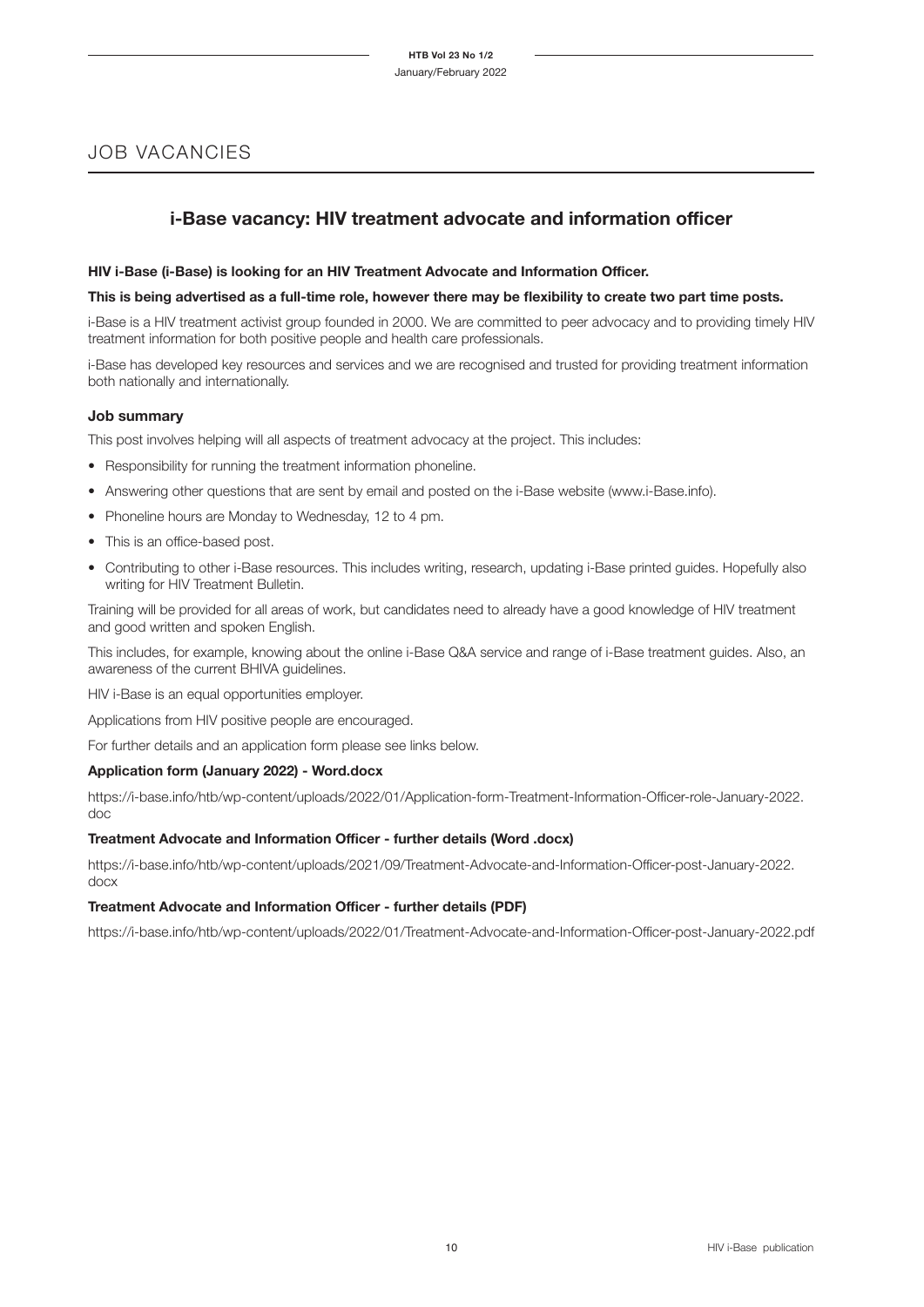## FUTURE MEETINGS

### **Future meetings and webinars 2022/23**

#### **The following listing covers selected upcoming HIV-related meetings and workshops: more will be added through the year.**

#### **Registration details, including for community and community press are included on the relevant websites.**

Although some in-person meetings have been held, some are likely to continue to be virtual, including some that are optimistically first planned face-to-face.

#### **Academic Medical Education (AME) meetings and workshops**

Several AME workshops (previously Virology Education) are highlighted below but 35 meetings are planned each year. Many virtual meetings include free registrations for health workers, researchers and community. https://academicmedicaleducation.com (meetings listings)

Webcasts from meetings (YouTube listing)

https://www.youtube.com/channel/UCwicqFc2gFwBzUB1efApsTw

#### **2022**

#### **Community HIV Cure Research Workshop (2022)**

*Session 1:* Tuesday 8 February 2022, 11:00 to 1:00 Eastern, virtual Register: https://bit.ly/3sVgtun *Session 2:* Tuesday 1 March 2022. 11:00 to 1:00 Eastern, virtual Register: https://bit.ly/34otfHJ

#### **Conference on Retroviruses and OIs (CROI 2022)**

13 – 16 February 2022, now only virtual. https://www.croiconference.org

#### **Australasian Chapter of Sexual Health Medicine** (AChSHM) Annual Scientific Meeting (ASM)

19 March 2022, virtual http://www.sexualhealthmedicineasm.com.au

#### **HIV Prevention Review Meeting 2022**

30-31 March, virtual https://academicmedicaleducation.com

#### **BHIVA Spring Conference 2022**

20–22 April 2022, Manchester https://www.bhiva.org/AnnualConference2022

#### **24th International AIDS Conference (AIDS 2022)**

29 July – 2 August 2022, Montreal, Canada, and virtually https://www.aids2022.org

#### **13 International Workshop on HIV & Aging**

13 – 14 October 2022, USA (tbc) https://academicmedicaleducation.com

#### **2023**

#### **19th European AIDS Conference (EACS 2023)**

18-21 October 2023, Warsaw, Poland https://www.eacsociety.org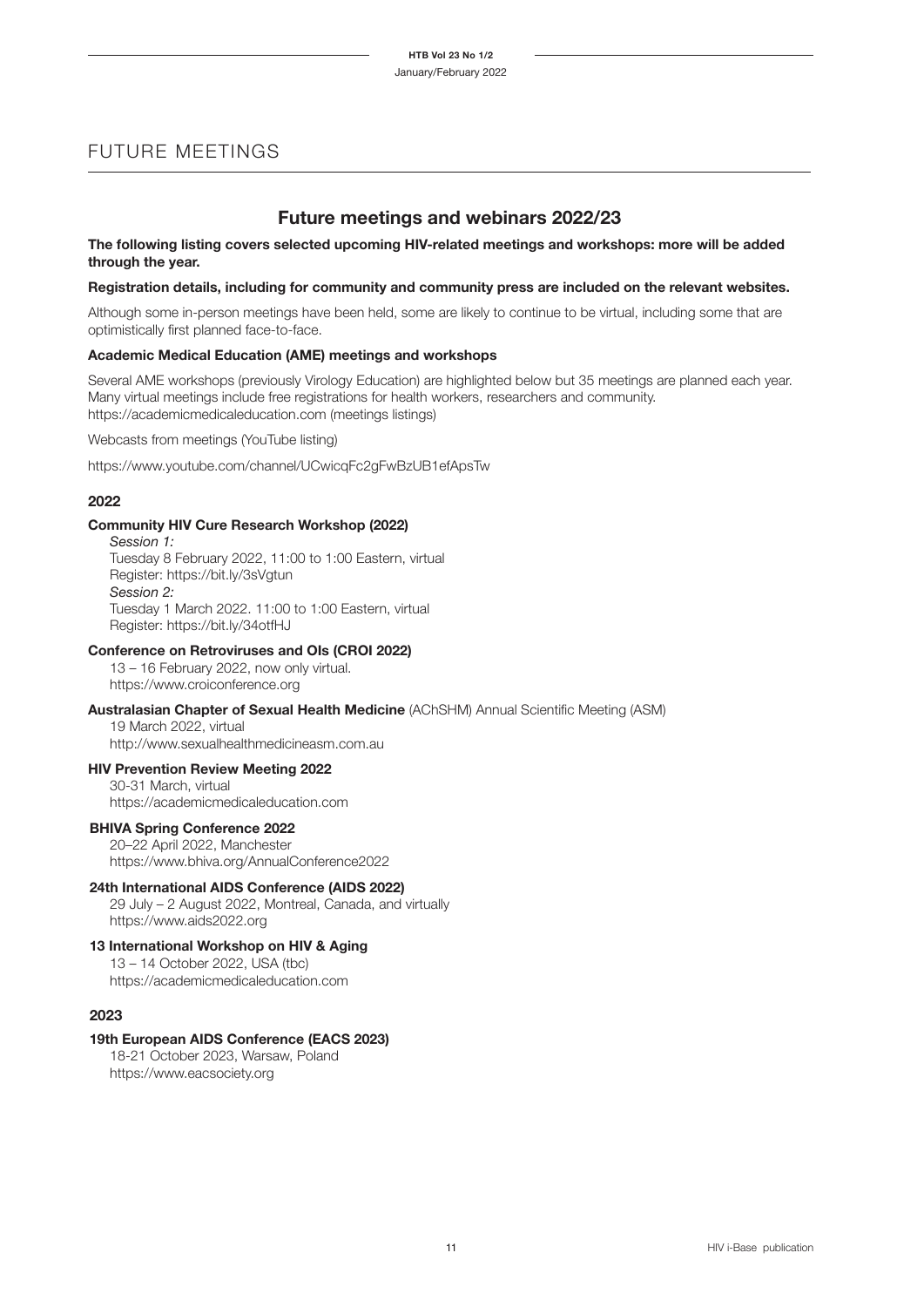## PUBLICATIONS & SERVICES FROM i-BASE

#### **i-Base website**

#### **All i-Base publications are available online, including editions of the treatment guides.**

#### http://www.i-Base.info

The site gives details about services including the UK Community Advisory Board (UK-CAB), our phone service and Q&A service, access to our archives and an extensive range of translated resources and links.

Publications and regular subscriptions can be ordered online.

The Q&A web pages enable people to ask questions about their own treatment:

http://www.i-base.info/qa

#### **i-Base treatment guides**

i-Base produces six booklets that comprehensively cover important aspects of treatment. Each guide is written in clear non-technical language. All guides are free to order individually or in bulk for use in clinics and are available online in webpage and PDF format.

http://www.i-base.info/guides

- Introduction to ART (May 2018)
- HIV & quality of life: side effects & long-term health (Sept 2016)
- Guide to PrEP in the UK (March 2019)
- HIV testing and risks of sexual transmission (June 2016)
- Guide to changing treatment and drug resistance (Jan 2018)
- Guide to HIV, pregnancy & women's health (April 2019)

#### **Pocket guides**

A series of pocket-size concertina folding leaflets that is designed to be a very simple and direct introduction to HIV treatment.

The five pocket leaflets are: Introduction to ART, HIV and pregnancy, ART and quality of life, UK guide to PrEP and HCV/ HIV coinfection.

The leaflets use simple statements and quotes about ART, with short URL links to web pages that have additional information in a similar easy format.

#### **U=U resources for UK clinics: free posters, postcards and factsheets**

i-Base have produced a new series of posters, postcards and leaflets to help raise awareness about U=U in clincs.

This project was developed with the Kobler Centre in London.

As with all i-Base material, these resources are all free to UK clinics.

Until our online order form is updated to include the U=U resources, more copies can be orded by email or fax.

email: subscriptions@i-base.org.uk

#### **Customise U=U posters for your clinic**

i-Base can customise U=U posters to include pictures of doctors. nurses, pharmacists, peer advocates or any other staff that would like to help publicise U=U.

Personalising these for your clinic is cheap and easy and might be an especially nice way to highlight the good news.

For further information please contact Roy Trevelion at i-Base:

roy.trevelion@i-Base.org.uk

#### **Order publications and subscribe online**

All publications can be ordered online for individual or bulk copies. All publications are free. Unfortunately bulk orders are only available free in the UK. http://i-base.info/order



Did you

 $U=U$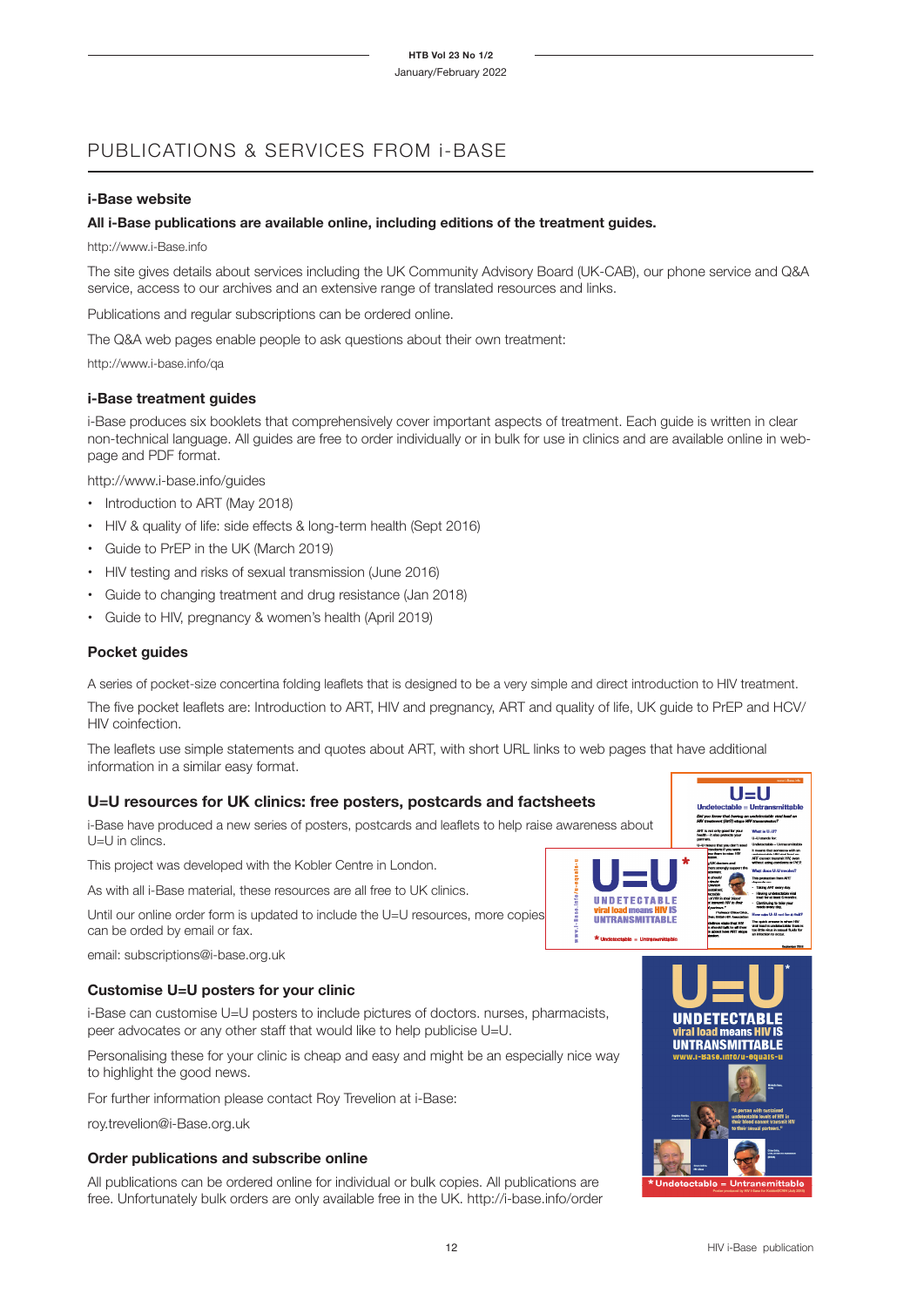#### **HTB Vol 23 No 1/2**

January/February 2022



## **h-tb**

#### HIV TREATMENT BULLETIN

HTB is published in electronic format by HIV i-Base. As with all i-Base publications, subscriptions are free and can be ordered using the form on the back page or directly from the i-Base website:

http://www.i-Base.info

by sending an email to: subscriptions@i-Base.org.uk Editor: Simon Collins Contributing Editor: Polly Clayden

Medical consultants:

Dr Tristan Barber, Royal Free Hospital, London.

Dr Karen Beckerman, Albert Einstein College of Medicine, NYC.

Dr Sanjay Bhagani, Royal Free Hospital, London.

Prof. Diana Gibb, Medical Research Council, London.

Dr Gareth Hardy, PhD.

Prof. Saye Khoo, University of Liverpool Hospital.

Prof. Clive Loveday, International Laboratory Virology Centre.

Prof. James McIntyre, Chris Hani Baragwanath Hosp. South Africa

Dr Graeme Moyle, Chelsea & Westminster Hosp, London.

Dr Stefan Mauss, Düsseldorf.

Prof. Caroline Sabin, UCL Medical School, London.

Dr Graham P Taylor, Imperial College, London.

Dr Stephen Taylor, Birmingham Heartlands Hospital.

Dr Gareth Tudor-Williams, Imperial College, London.

Dr Edmund Wilkins, Manchester General Hospital, Manchester.

HTB is a not-for-profit community publication that aims to provide a review of the most important medical advances related to clinical management of HIV and its related conditions as well as access to treatments. Comments to articles are compiled from consultant, author and editorial responses.

Some articles are reproduced from other respected sources. Copyright for these articles remains with the original credited authors and sources. We thank those organisations for recognising the importance of providing widely distributed free access to information both to people living with HIV and to the healthcare professionals involved in their care. We thank them for permission to distribute their work and encourage HTB readers to visit the source websites for further access to their coverage of HIV treatment.

Articles written and credited to i-Base writers, as with all i-Base origi nated material, remains the copyright of HIV i-Base, but these articles may be reproduced by community and not-for-profit organisations without individual written permission. This reproduction is encouraged. A credit and link to the author, the HTB issue and the i-Base website is always appreciated.

HIV i-Base receives unconditional educational grants from charitable trusts, individual donors and pharmaceutical companies. All editorial policies are strictly independent of funding sources.

**HIV i-Base, 107 The Maltings,169 Tower Bridge Road, London, SE1 3LJ. T: +44 (0) 20 8616 2210. F: +44 (0) 20 8616 1250**

## **http://www.i-Base.info**

**HIV i-Base is a registered charity no 1081905 and company reg no 3962064. HTB was formerly known as DrFax.**